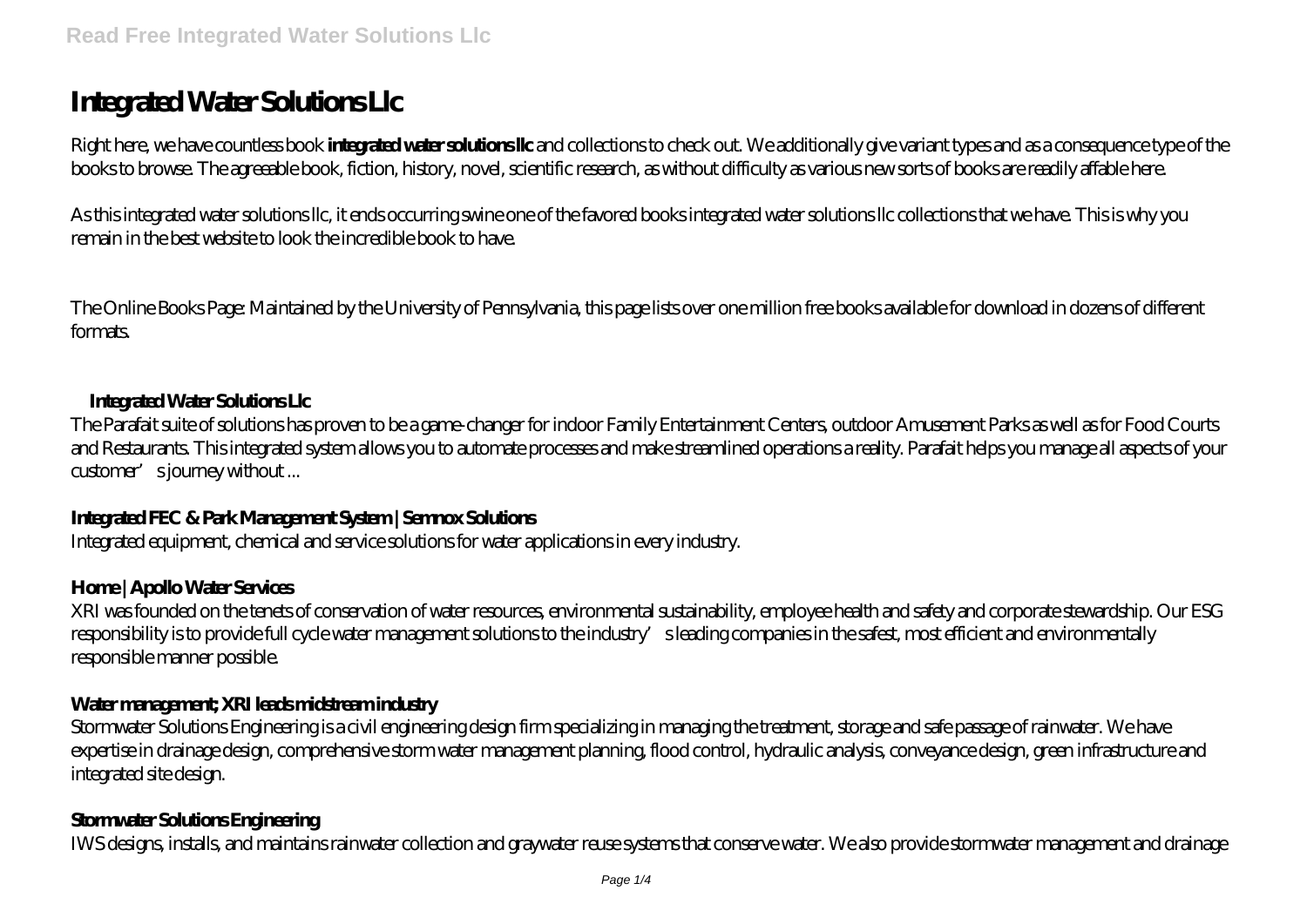#### solutions that provide peace of mind. Call us at 512-490-0932.

#### **Innovative Water Solutions LLC**

Yearout Energy is a mission-driven design-build contractor serving both private and public sector clients throughout the Southwest. Our integrated-delivery approach leads to practical solutions that improve operational efficiency, reduce carbon footprints, and create safe and comfortable environments for our clients.

## **Yearout Energy Services – Integrated Solutions for Energy Savings**

STREAMLINED WATER SOLUTIONS FOR LONG-TERM E&P SUCCESS. WaterBridge provides best-in-class long-term water management solutions for the E&P industry through our integrated pipeline networks for produced water transportation, disposal, recycling, and supply. ... © 2019 WaterBridge Operating LLC

#### WaterBridge-Midstream Water Management

What We Do. Systems We design, integrate, and manufacture military grade electrical and mechanical subsystems, and containerized shelters. LEARN MORE; Ship Repair We design, integrate, and manufacture military grade electrical and mechanical subsystems, and containerized shelters. LEARN MORE; Structures We fabricate, assemble, and preserve large mechanical structures.

## **Home - Fairlead Integrated, Manufacturing, Electrical and Mechanical**

Company Profile INTEGRATED PLASTICS PACKAGING We have been building our experience effectively since Integrated Plastics Packaging, a member of Lutfi Group Company, was established in 1999 in Dubai, United Arab Emirates. We Manufacture customized Flexible Packaging Materials for the Food, Hygiene and Detergent Products Known for investing in the best machines, infrastructure and human ...

#### **Integrated Plastics Packaging**

AUSTIN, Texas, April 19, 2022 /PRNewswire/ -- 360factors, Inc. announced today that HarborOne Bank, a \$4.57 billion bank headquartered in Massachusetts, selected 360factors' Predict360 risk and ...

## **HarborOne Bank Selects Predict360 Integrated Risk and Compliance ...**

713) 263-0900 2950 North Loop West Suite 1100 Houston, Texas 77092

## **Technology, Engineering and Industrial Services | Amerapex**

Process Controls Solutions is a value-added distributor and application specialist of process equipment and control products. Additionally, we provide systems integration services and specialize in the design, build, and startup of process and industrial control systems. ... materials and fluid compatibility. Our fully integrated process ...

## **Process Control Solutions**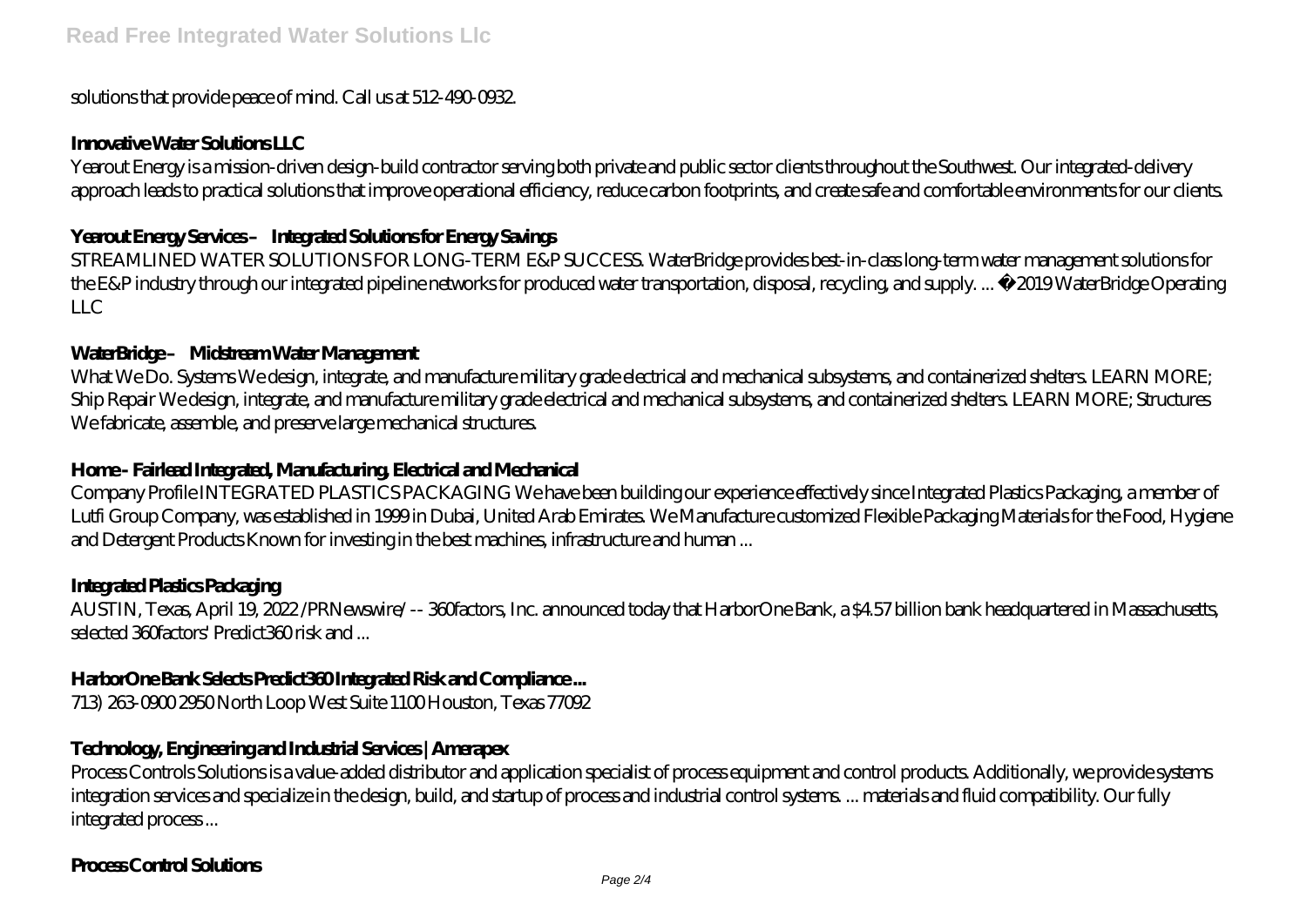Activated Carbon Equipment & Filter Manufacturer TIGG has over 40 years of experience in developing a broad range of activated carbon filters, adsorption equipment, and services for environmental remediation all over North America. We develop, design, and manufacture environmental remediation equipment for the removal of trace contaminants from the air, water, process liquids, and gases.

# **Activated Carbon Water Treatment Equipment & Filters TIGG**

Emicool, the leading district cooling company in UAE deploys the most cost effective, most efficient, futuristic, digitally-transformed and sustainable District Cooling system that delivers cooling solutions at lower cost, higher efficiency with better environmental footprint and by a responsive customer care team.

# **District Cooling Company Dubai, UAE | Cooling Services | Emicool**

the integrated gypsum sheathing of denselement barrier system combines efficiency with high performance to help achieve faster dry-in and mitigate installation risks. With the versatility to be used behind many of today's top cladding choices, DensElement Barrier System provides a water-resistive barrier and air barrier (WRB/AB) that can be ...

# **DensElement® Barrier System - Georgia-Pacific Building Products**

our mission is to build and operate the most reliable midstream produced water systems Goodnight Midstream provides integrated saltwater management to oil and gas producers. We have an extensive, reliable and redundant network of water gathering pipelines and saltwater disposal wells in the leading oil shale fields of the United States.

# **GOODNIGHT MIDSTREAM - Professional Midstream Saltwater Disposal**

solutions by role. ciso ; energy and utilities ; board members ; healthcare ; c-suite ; financial services ; risk manager ; public sector ; it security manager / security operations ; system integrators / mssps

# **Integrated Cyber Risk Management Company | Axio**

Aris Water Solutions, Inc. Announces CFO Transition Plan Chief Financial Officer Brenda R. Schroer to transition from the Company on December 30, 2022 June 13, 2022 08:15 AM Eastern Daylight Time

# **Aris Water Solutions, Inc. Announces CFO Transition Plan**

How to Ensure Agency Compliance with Fast-Approaching M-19-21 Deadlines The Clock is Ticking On Tuesday, May 24, 2022, in partnership with Quality Associates Inc., DocPoint Solutions, Konica Minolta, and the National Archives and Records Administration (NARA), a live broadcast was recorded at The Hamilton Live in Washington, DC.

# **End-to-End Enterprise Capture Solutions - ibml**

Powerful SourcingA vertically-integrated supply chainLearn MoreInnovation for Anti-ScratchOur proprietary Crystalguard™ MAX coating completely eliminates the need for a traditional wear layer.Learn MoreReal Bamboo FlooringMade from 100% sustainable materialBrowse OfferingEasy MaintenanceLearn Page 3/4